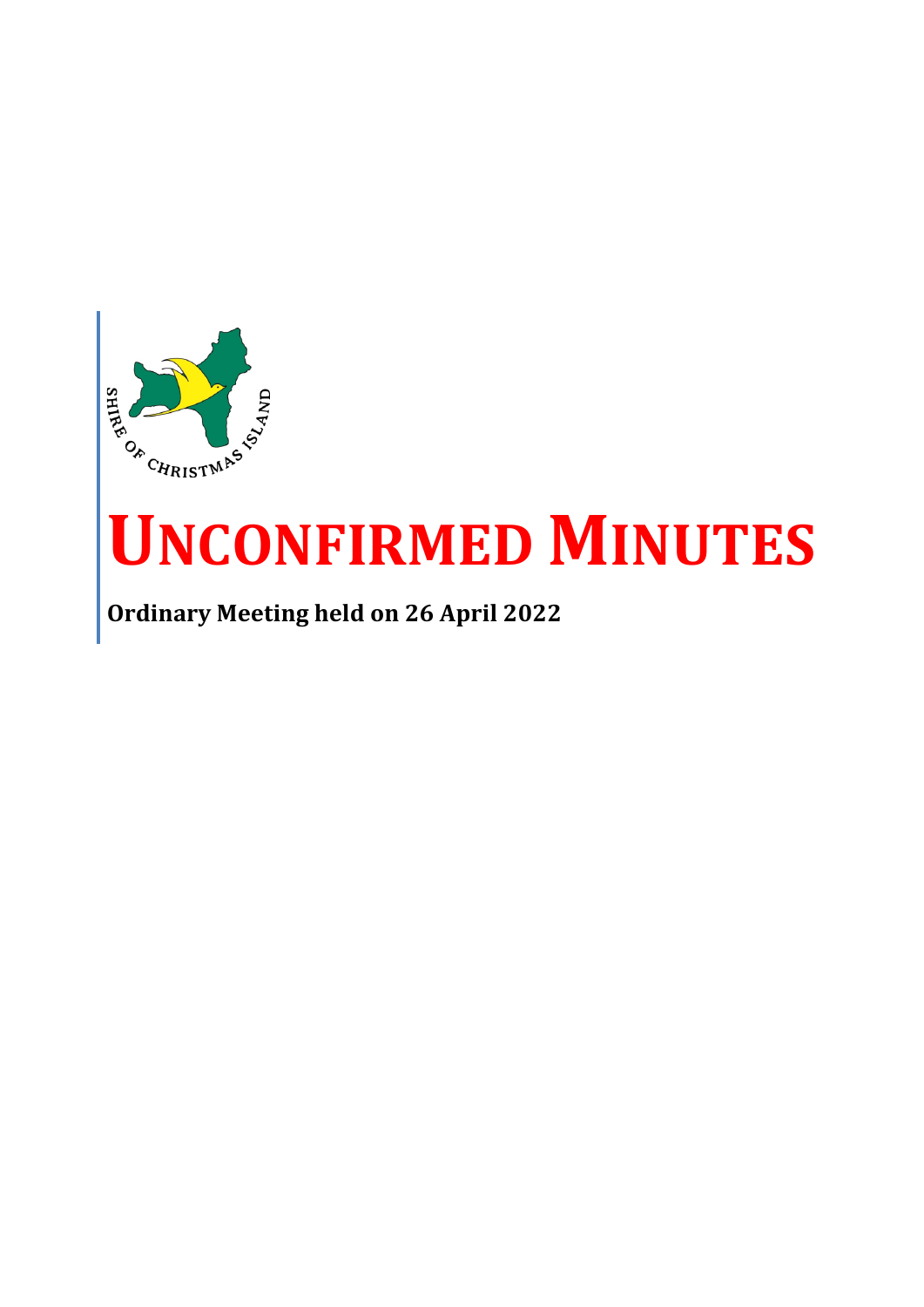

#### **SHIRE OF CHRISTMAS ISLAND MEETING MINUTES CERTIFICATION**

#### **Minutes of the Ordinary meeting of the Shire of Christmas Island Council held at the George Fam Chambers at 7.00pm on Tuesday 26 April 2022**

## **TABLE OF CONTENTS**

| <b>Agenda</b><br>No. | <b>Item</b>                                                                                                             |              |  |  |  |  |
|----------------------|-------------------------------------------------------------------------------------------------------------------------|--------------|--|--|--|--|
|                      | <b>DECLARATION OF OPENING/ANNOUNCEMENT OF VISITORS</b>                                                                  |              |  |  |  |  |
| 1                    | 1.1<br>SHIRE PRESIDENT DECLARED THE MEETING OPEN AT 7. 00<br><b>PM</b>                                                  |              |  |  |  |  |
|                      | RECORD OF ATTENDANCES/APOLOGIES/LEAVE OF ABSENCE GRANTED/DECLARATION OF<br>FINANCIAL/PROXIMITY & IMPARTIALITY INTERESTS |              |  |  |  |  |
|                      | 2.1<br><b>RECORD OF ATTENDANCE</b>                                                                                      |              |  |  |  |  |
| 2                    | $2.2\phantom{0}$<br><b>LEAVE OF ABSENCE</b>                                                                             | 1            |  |  |  |  |
|                      | 2.3<br>APOLOGY                                                                                                          |              |  |  |  |  |
|                      | 2.4<br>DECLARATION OF FINANCIAL/IMPARTIALITY/PROXIMITY INTEREST                                                         |              |  |  |  |  |
| 3                    | RESPONSE TO PREVIOUS PUBLIC QUESTION TAKEN ON NOTICE                                                                    | $\mathbf{1}$ |  |  |  |  |
|                      | <b>PUBLIC QUESTION TIME</b>                                                                                             |              |  |  |  |  |
|                      | 4.1<br>SHIRE OF CI SCHOOL HOLIDAY PROGRAM FEEDBACK                                                                      |              |  |  |  |  |
| 4                    | 4.2<br>FLYING FISH COVE CARPARK ISLAND                                                                                  |              |  |  |  |  |
|                      | 4.3<br><b>FREIGHT CHALLENGES</b>                                                                                        |              |  |  |  |  |
| 5                    | <b>APPLICATION FOR LEAVE OF ABSENCE</b>                                                                                 |              |  |  |  |  |
| 6                    | PETITIONS/DEPUTATIONS/PRESENTATIONS                                                                                     |              |  |  |  |  |
|                      | CONFIRMATION OF MINUTES OF PREVIOUS MEETING(S)/BUSINESS ARISING FROM<br><b>PREVIOUS MEETINGS</b>                        |              |  |  |  |  |
| $\overline{7}$       | 7.1<br>MINUTES OF ORDINARY COUNCIL MEETING HELD ON 22 MARCH 2022                                                        |              |  |  |  |  |
|                      | 7.2<br>BUSINESS ARISING FROM THE MINUTES OF PREVIOUS MEETINGS                                                           |              |  |  |  |  |
| 8                    | ANNOUNCEMENTS BY THE PRESIDING MEMBER WITHOUT DISCUSSION                                                                |              |  |  |  |  |
|                      | <b>COMMITTEE REPORTS</b>                                                                                                |              |  |  |  |  |
| 9                    | 9.1<br><b>MINUTES OF COMMUNITY CONSULTATIVE COMMITTEE MEETINGS</b>                                                      |              |  |  |  |  |
|                      | 9.2<br><b>MEETING MINUTES OF FISHERY MANAGEMENT COMMITTEE</b>                                                           |              |  |  |  |  |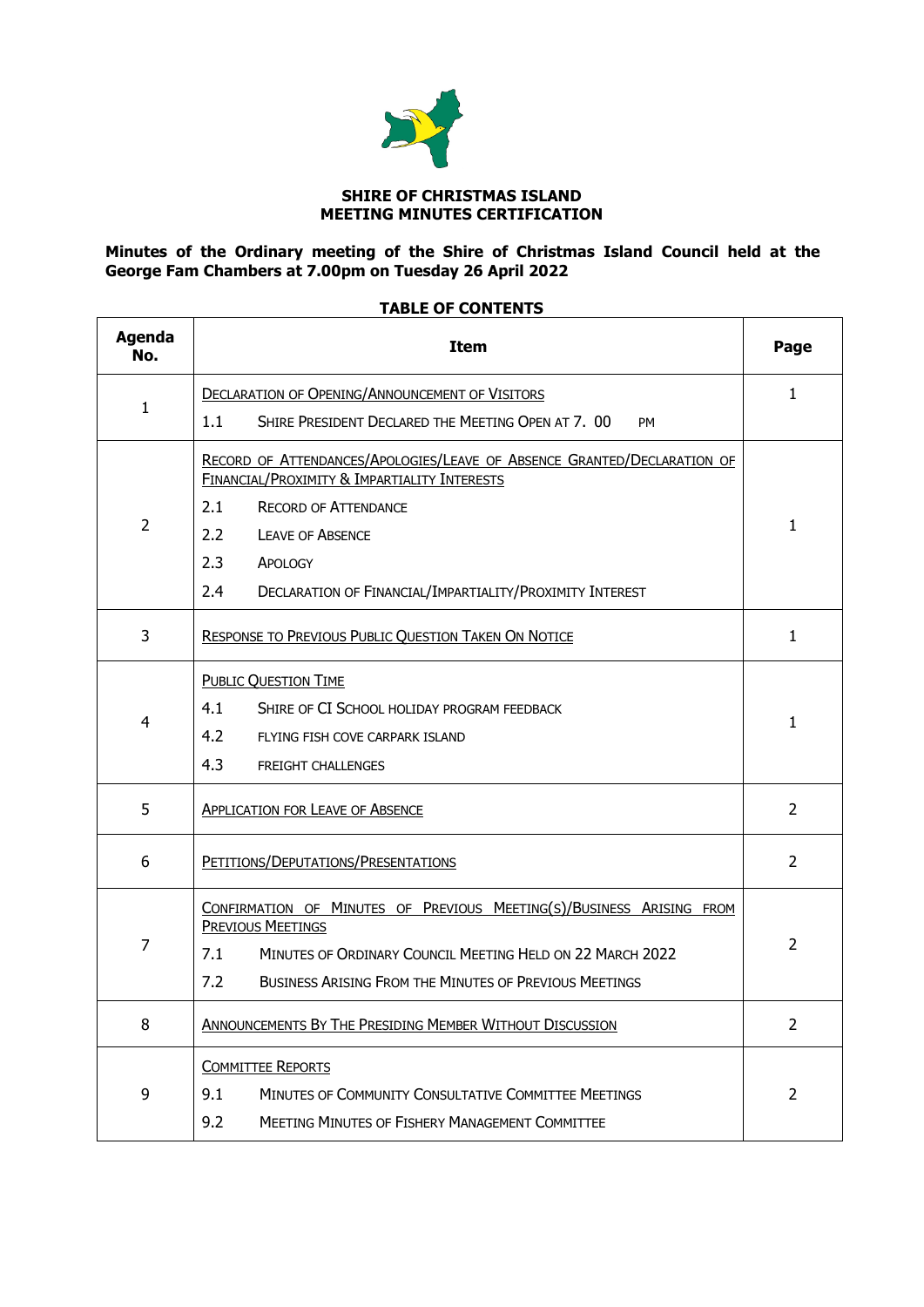|      | 9.3<br><b>MEETING MINUTES OF AUDIT COMMITTEE</b>                                                                            |   |
|------|-----------------------------------------------------------------------------------------------------------------------------|---|
| 10   | <b>OFFICER REPORTS</b>                                                                                                      |   |
| 10.1 | <b>CHIEF EXECUTIVE OFFICER</b><br>10.1.1 CEO REPORT ON THE 20/21 AUDITORS REPORT                                            |   |
|      | 10.1.2 PROPOSAL TO REVOKE MANAGEMENT ORDER OVER RESERVE 46644, CANCEL<br>RESERVE AND ISSUE A LEASE FOR TOURIST ACCOMODATION | 3 |
|      | 10.1.3 ALGA NATIONAL CONFERENCE ATTENDANCE                                                                                  |   |
|      | 10.1.4 BUDGET VARIATIONS                                                                                                    |   |
|      | 10.1.5 AUSTRALIAN LOCAL POWER AGENCY BILL 2021                                                                              |   |
|      | <b>MANAGER FINANCE AND IT</b>                                                                                               |   |
| 10.2 | 10.2.1 SCHEDULE OF ACCOUNTS - MARCH 2022                                                                                    | 4 |
|      | 10.2.2 FINANCIAL STATEMENTS - MARCH 2022                                                                                    |   |
| 10.3 | <b>MANAGER COMMUNITY/RECREATION SERVICES &amp; TRAINING</b>                                                                 | 4 |
|      | <b>MANAGER WORK, SERVICES &amp; WASTE</b>                                                                                   |   |
| 10.4 | 10.4.1 TENDER FOR SALE OF SURPLUS TRAILERS                                                                                  | 4 |
|      | <b>MANAGER GOVERNANCE, RESEARCH, POLICY AND GRANTS</b>                                                                      |   |
|      | 10.5.1 ICT AND ASSET MANAGEMENT POLICY                                                                                      |   |
| 10.5 | 10.5.2 RATING STRATEGY REPORT                                                                                               | 4 |
|      | 10.5.3 HOUSING STRESS WORKSHOP SUMMARY MINUTES                                                                              |   |
| 11   | ELECTED MEMBERS MOTIONS OF WHICH PREVIOUS NOTICE HAS BEEN GIVEN                                                             | 5 |
|      | NEW BUSINESS OF AN URGENT NATURE INTRODUCED BY DECISION OF THE MEETING                                                      |   |
| 12   | 12.1<br>MOTION TO ACCEPT NEW BUSINESS REGARDING FREIGHT CHALLENGES                                                          | 5 |
|      | 12.2<br>RESOLUTION ON FREIGHT CHALLENGES                                                                                    |   |
|      | <b>BEHIND CLOSED DOORS</b>                                                                                                  |   |
| 13   |                                                                                                                             | 5 |
|      | <b>CLOSURE OF MEETING</b>                                                                                                   | 5 |
| 14   | THE SHIRE PRESIDENT CLOSED THE MEETING AT 8.25 PM                                                                           |   |
| 15   | DATE OF NEXT MEETING: 24 MAY 2022                                                                                           | 6 |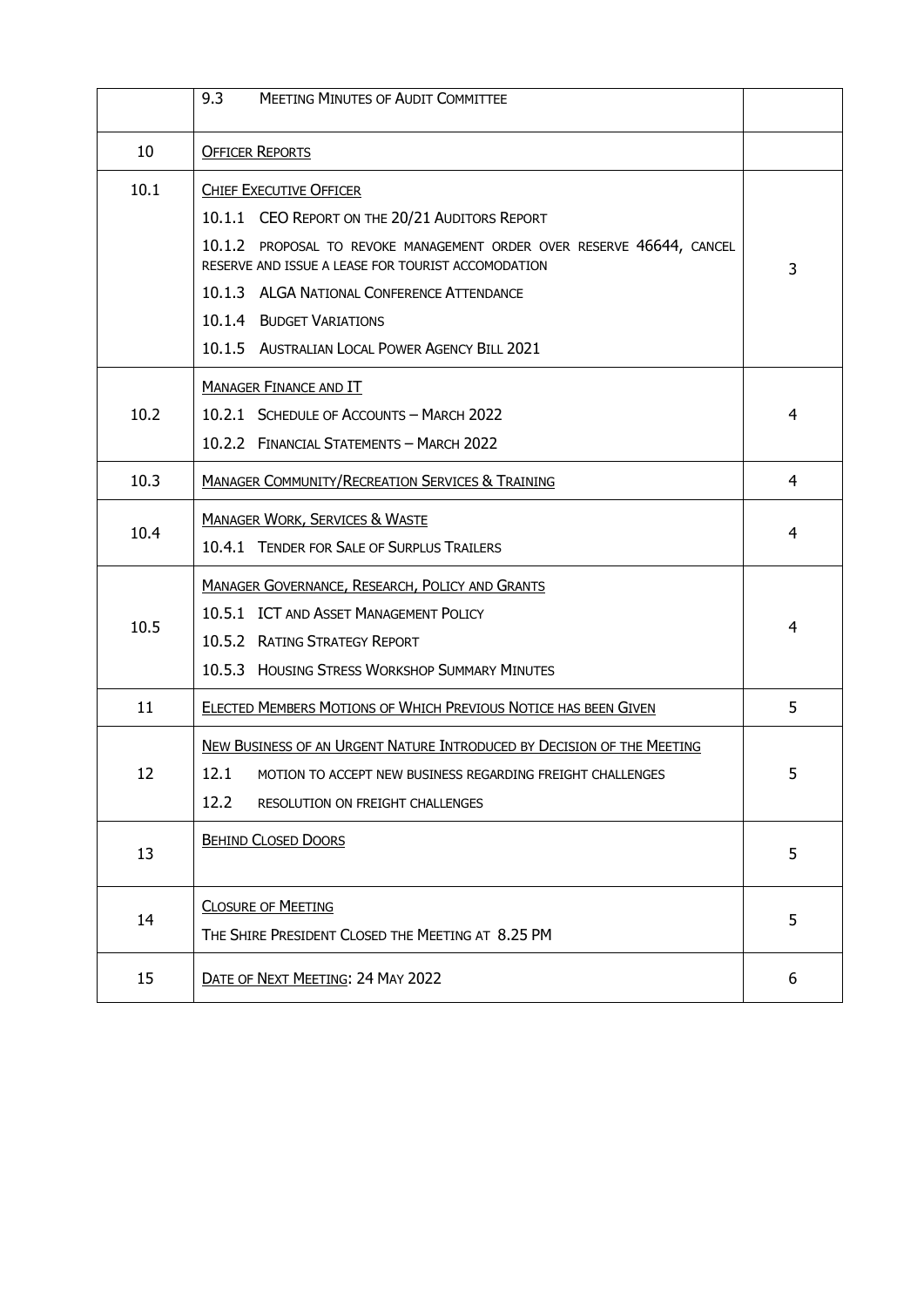

#### **UNCONFIRMED MINUTES**

**Ordinary Meeting of the Shire of Christmas Island held at the George Fam Chambers at 7.00pm on Tuesday 26 April 2022**

#### <span id="page-3-0"></span>**1 DECLARATION OF OPENING/ANNOUNCEMENT OF VISITORS**

1.1 The Shire President declared the meeting open at 7.00pm.

#### <span id="page-3-1"></span>**2 RECORD OF ATTENDANCE/APOLOGIES/LEAVE OF ABSENCE/ DECLARATIONS OF FINANCIAL INTEREST**

2.1 Record of Attendance Deputy President Cr Kee Heng **FOO** Councillors Cr Philip **WOO**

Shire President Cr Gordon **THOMSON** Cr Kelvin Kok Bin **LEE** Cr Hafiz **MASLI** Cr Morgan Boon Hwa **SOH** Cr Farzian **ZAINAL** Cr Azmi **YON** Cr Vincent Cheng-Siew **SAW**

Chief Executive Officer **David PRICE** Manager Community/Recreation Services **Community/Recreation Services** Manager Works, Services & Waste Graeme **HEDDITCH** Manager Research, Policy, Governance & Grants/Minute Taker

Chris **SU**

#### 2.2 **Leave of Absence**

2.3 **Apologies**

Acting Manager of Finance **Kevin WILSON** 

#### 2.4 **Declarations of Financial/Impartiality/Proximity Interest**

#### <span id="page-3-2"></span>**3 RESPONSE TO PREVIOUS PUBLIC QUESTIONS TAKEN ON NOTICE**

#### <span id="page-3-3"></span>**4 PUBLIC QUESTION TIME**

- 4.1 Cr ZAINAL passed on the Islamic Council of Christmas Island's appreciation to the Shire for the term school holiday program, and the organisation of bus runs to facilitate.
- 4.2 Cr ZAINAL raised Flying Fish Cove resident's feedback about an obsolete road island in the turn-in to the shopping carpark. It may have served a purpose in a previous road design in the precinct, but it does not seem to add to safety or utility presently. CEO David PRICE and Works Manager Graeme HEDDITCH to examine and action as necessary.
- 4.3 Cr ZAINAL raised residents' dissatisfaction regarding freight to the Island. There has been no mail since March and cancelled and postponed fortnightly freighters. Cr ZAINAL informed Council that she would like Council to visit the matter in 'New Business.' President Gordon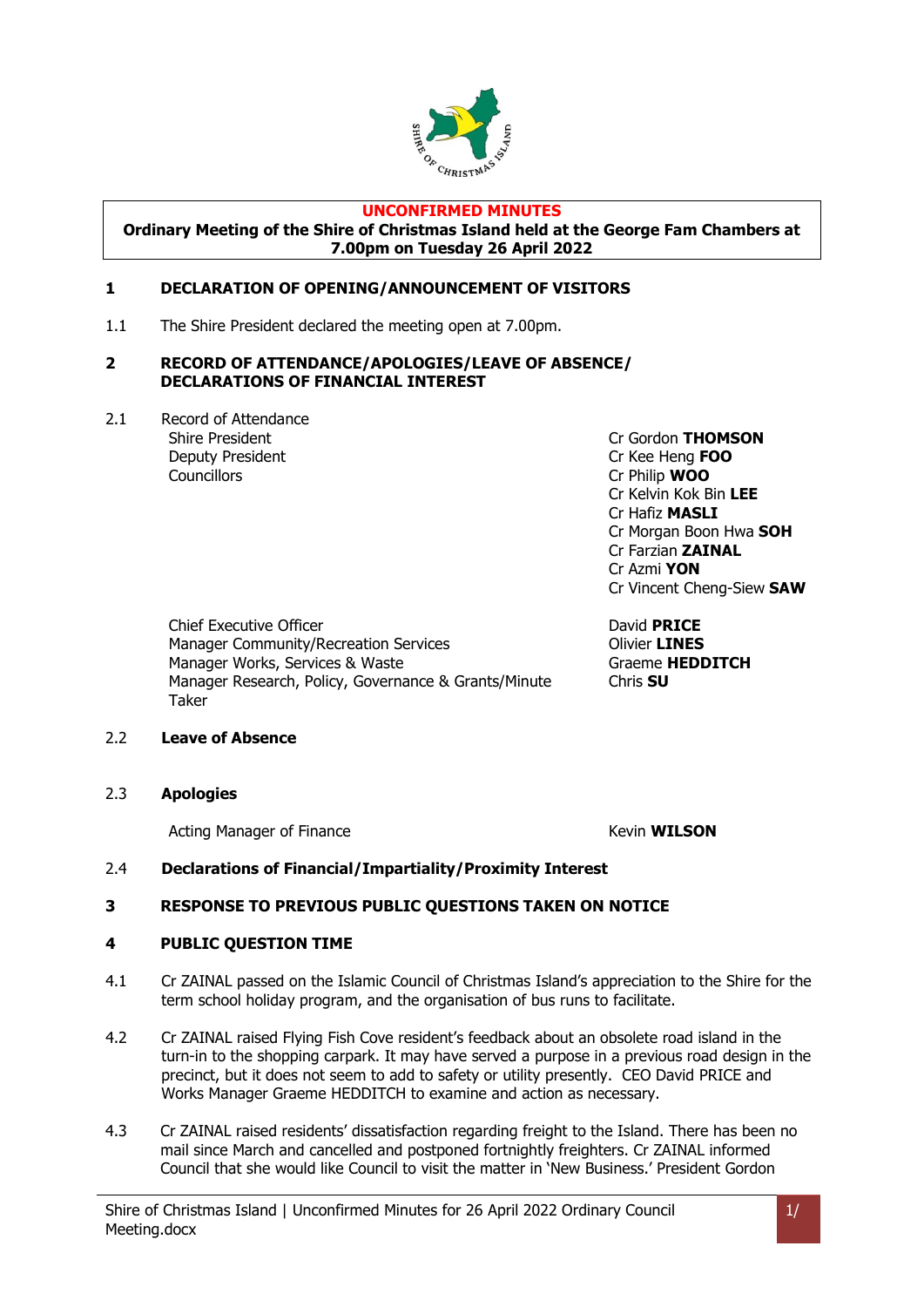THOMSON advised Council that Cr ZAINAL will raise the matter for consideration and Council discussion in 'New Business.'

#### <span id="page-4-0"></span>**5 APPLICATIONS FOR LEAVE OF ABSENCE**

#### <span id="page-4-1"></span>**6 PETITIONS/DEPUTATIONS/PRESENTATIONS**

#### <span id="page-4-2"></span>**7 CONFIRMATION OF MINUTES OF PREVIOUS MEETINGS/BUSINESS ARISING FROM THE MINUTES OF PREVIOUS MEETINGS**

## **7.1 Minutes of Ordinary Council Meeting held on 22 March 2022**

Members considered the unconfirmed minutes.

| <b>Council Resolution</b>                                                        |     |                  |          |       |  |
|----------------------------------------------------------------------------------|-----|------------------|----------|-------|--|
| <b>Moved: Cr LEE</b>                                                             |     | Seconded: Cr WOO | Res. No: | 24/22 |  |
| That Council adopt the unconfirmed minutes of the 22 March 2022 Council Meeting. |     |                  |          |       |  |
| Carried:                                                                         | 9/0 |                  |          |       |  |
|                                                                                  |     |                  |          |       |  |

#### **7.2 Business Arising from the Minutes of Previous Meetings**

7.2.1 GRPG Manager Chris SU reported on the Community Garden public question time item from the March Council Meeting. A public meeting was called for to discuss possibilities in the revamp of the Vagabond Road Community Garden. A proposal was generated from participants to create a 'Community Orchard' concept within the site to plant suitable fruit trees along the perimeter of the site. Several small lots would be created in the interior, open to community members in free 12 month cycles. GRPG Chris SU requested that Shire have the Parks and Garden team clear the site to prepare for planting.

#### <span id="page-4-3"></span>**8 ANNOUNCEMENTS BY PRESIDING MEMBER WITHOUT DISCUSSION**

#### <span id="page-4-4"></span>**9 REPORTS OF COMMITTEES**

9.1 Minutes of Community Consultative Committee Meetings

#### **Council Resolution**

| Moved: Cr FOO                                                                                                                                                            | <b>Seconded: Cr MASLI</b> | Res. No: | 25/22 |
|--------------------------------------------------------------------------------------------------------------------------------------------------------------------------|---------------------------|----------|-------|
| That the Confirmed Minutes of the Community Consultative Committee meeting of March 2nd 2022<br>and the Unconfirmed Minutes of the CCC meeting of 6th April be received. |                           |          |       |

**Carried: 9/0**

9.2 Meeting Minutes of Fishery Management Committee

## **Council Resolution Moved: Cr FOO Seconded: Cr MASLI Res. No: 26/22** That the Confirmed Minutes of the Special Meeting on the 16th February 2022 of the Fishery Management Committee and the Unconfirmed Minutes of the 24th March 2022 be received. **Carried: 9/0**

| 9.3 | Meeting Minutes of Audit Committee |
|-----|------------------------------------|
|     |                                    |

| <b>Council Resolution</b>                                                                  |     |                           |          |       |  |  |
|--------------------------------------------------------------------------------------------|-----|---------------------------|----------|-------|--|--|
| Moved: Cr FOO                                                                              |     | <b>Seconded: Cr MASLI</b> | Res. No: | 27/22 |  |  |
| That the Unconfirmed Minutes of the Audit Committee Meeting of March 22nd 2022 be received |     |                           |          |       |  |  |
| Carried:                                                                                   | 9/0 |                           |          |       |  |  |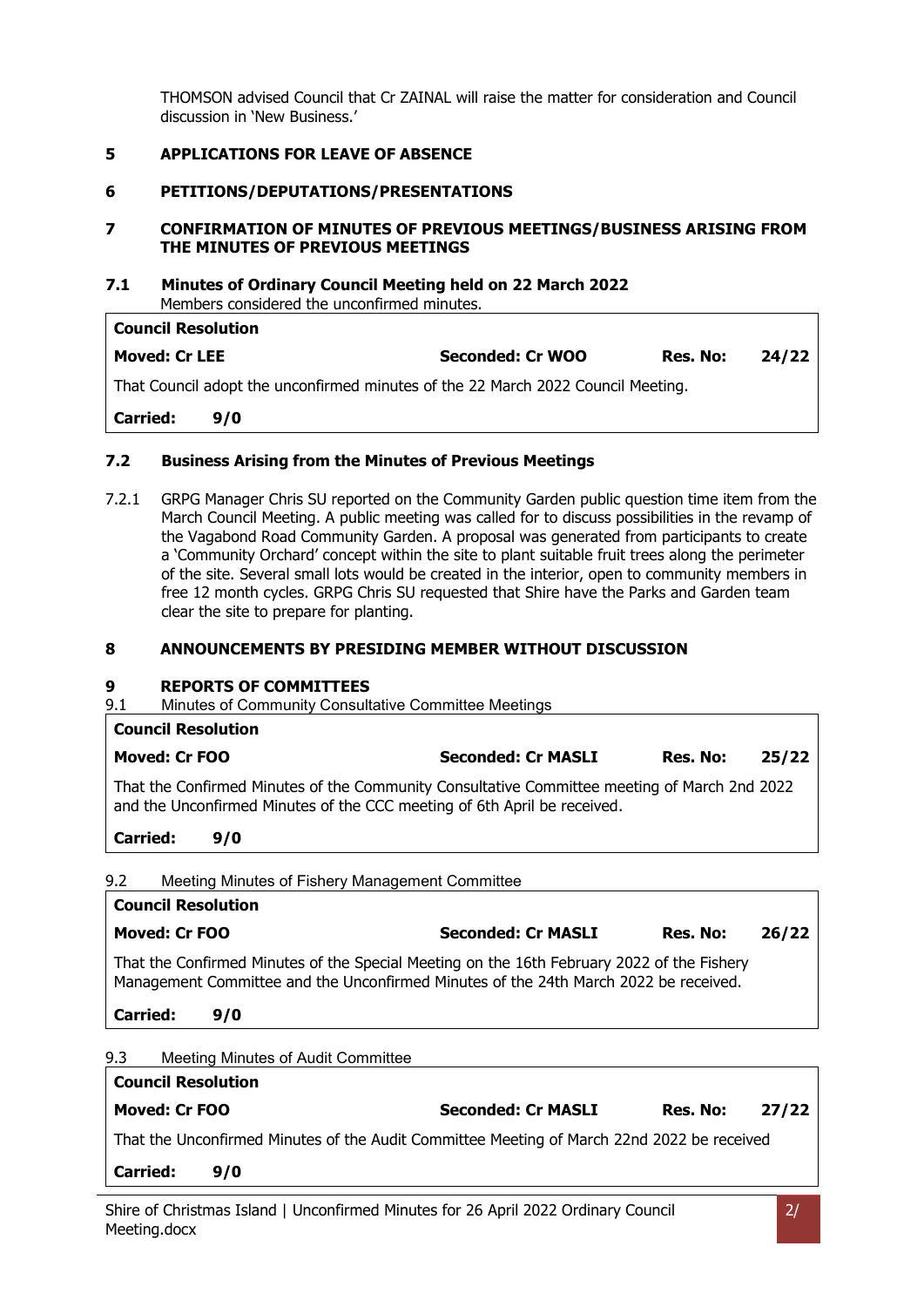#### **10 REPORTS OF OFFICERS**

#### <span id="page-5-0"></span>**10.1 Chief Executive Officer**

10.1.1 CEO Report on the 20/21 Auditors Report

#### **Council Resolution**

## **Moved: Cr SAW Seconded: Cr SOH Res. No: 28/22**

Council endorses the CEOs Report and directs the CEO to forward a copy of the Report to the Minister and to place on the Shire's Web Site in accordance with the Act.

#### **Carried: 9/0**

10.1.2 Proposal to Revoke Management Order Over Reserve 46644, Cancel Reserve and Issue a Lease for Tourist Accommodation

## **Council Resolution Moved: Cr MASLI Seconded: Cr LEE Res. No: 29/22**

Council is of the opinion that the Cocos Padang under a management order to the Shire and leased to Amicable Holdings Pty Ltd should not be transferred to Free Hold via a 50 year lease and does not agree to the relinquishment of the Cocos Padang Management Order as requested.

#### **Carried: 9/0**

#### 10.1.3 ALGA National Conference Attendance

| <b>Council Resolution</b> |                                                                                                                                                                                     |               |                                                                                                                                                               |          |       |  |
|---------------------------|-------------------------------------------------------------------------------------------------------------------------------------------------------------------------------------|---------------|---------------------------------------------------------------------------------------------------------------------------------------------------------------|----------|-------|--|
| <b>Moved: Cr</b>          |                                                                                                                                                                                     | <b>ZAINAL</b> | Seconded: Cr WOO                                                                                                                                              | Res. No: | 30/22 |  |
|                           | That Council $-$                                                                                                                                                                    |               |                                                                                                                                                               |          |       |  |
| 1.                        |                                                                                                                                                                                     |               | confirm registration to attend the 2022 Australian Local Government Association National<br>Assembly conference scheduled for 19 to 22 June 2022 in Canberra, |          |       |  |
| $\overline{2}$ .          | nominates the Shire President, the CEO and Councillors Azmi YON and Hafiz MASLI to attend<br>the conference for the purpose of registration, travel and accommodation arrangements, |               |                                                                                                                                                               |          |       |  |
| 3.                        |                                                                                                                                                                                     |               | confirm the voting (MASLI) and proxy (YON) delegates for the conference.                                                                                      |          |       |  |
| <b>Carried:</b>           | 9/0                                                                                                                                                                                 |               |                                                                                                                                                               |          |       |  |
|                           |                                                                                                                                                                                     |               |                                                                                                                                                               |          |       |  |

#### 10.1.4 Budget Variations

| <b>Council Resolution</b> |  |                                                                                                                                                          |                         |          |          |       |  |
|---------------------------|--|----------------------------------------------------------------------------------------------------------------------------------------------------------|-------------------------|----------|----------|-------|--|
| <b>Moved: Cr</b>          |  | LEE                                                                                                                                                      | <b>Seconded: Cr YON</b> |          | Res. No: | 31/22 |  |
|                           |  | That Council approves the budget variation for the following to cover the costs associated with<br>recruitment of new Finance & Administration Manager.: |                         |          |          |       |  |
| $\bullet$                 |  | Reduce GL 0713150 Consultants Fees                                                                                                                       |                         | \$15,000 |          |       |  |
| $\bullet$                 |  | Reduce GL 0423200 Valuation Expense                                                                                                                      |                         | \$10,000 |          |       |  |
| $\bullet$                 |  | Reduce GL 0422800 Vehicle Running Expense                                                                                                                |                         | \$10,000 |          |       |  |
|                           |  | Increase GL 0423150 Consultants Fees & Expense                                                                                                           |                         | \$35,000 |          |       |  |
| <b>Carried:</b><br>9/0    |  |                                                                                                                                                          |                         |          |          |       |  |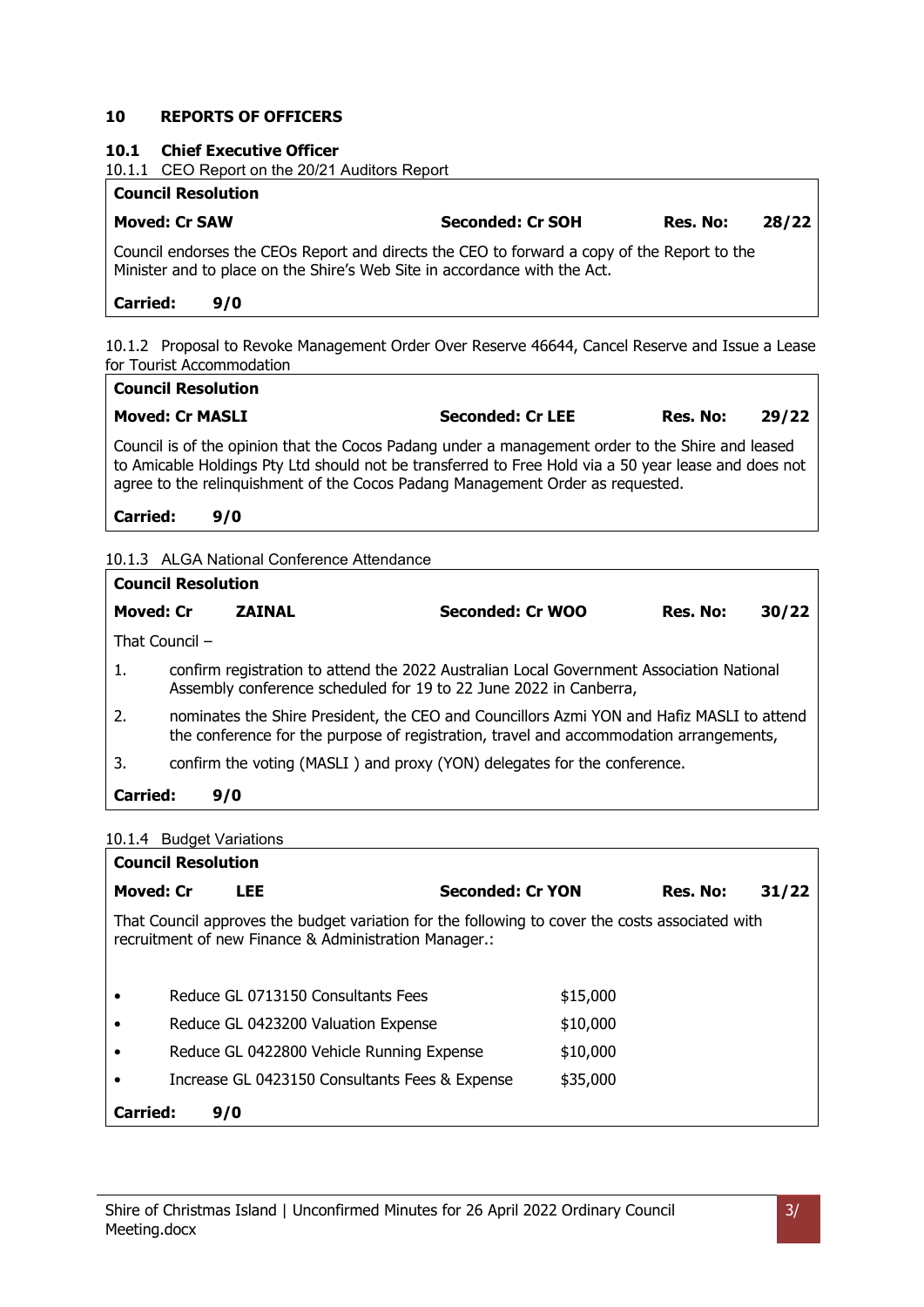<span id="page-6-3"></span><span id="page-6-2"></span><span id="page-6-1"></span><span id="page-6-0"></span>

| 10.1.5                                                              |                                                                                         | Australian Local Power Agency Bill 2021 Budget Variations                                                                                                                                                      |          |       |
|---------------------------------------------------------------------|-----------------------------------------------------------------------------------------|----------------------------------------------------------------------------------------------------------------------------------------------------------------------------------------------------------------|----------|-------|
| <b>Council Resolution</b>                                           |                                                                                         |                                                                                                                                                                                                                |          |       |
| Moved: Cr                                                           | <b>SAW</b>                                                                              | <b>Seconded: Cr LEE</b>                                                                                                                                                                                        | Res. No: | 32/22 |
|                                                                     |                                                                                         | Council supports that the Australian Local Power Agency Bill 2021 be referenced and acknowledged<br>as a strategic aim of the forthcoming Draft Local Planning Strategy.                                       |          |       |
| <b>Carried:</b>                                                     | 9/0                                                                                     |                                                                                                                                                                                                                |          |       |
| 10.2                                                                | <b>Manager Finance &amp; Administration</b><br>10.2.1 Schedule of Accounts - March 2022 |                                                                                                                                                                                                                |          |       |
| <b>Council Resolution</b>                                           |                                                                                         |                                                                                                                                                                                                                |          |       |
| <b>Moved: Cr ZAINAL</b>                                             |                                                                                         | <b>Seconded: Cr FOO</b>                                                                                                                                                                                        | Res. No: | 33/22 |
|                                                                     |                                                                                         | That Council approves the expenditure as presented in March 2022 Schedule of Accounts                                                                                                                          |          |       |
| <b>Carried:</b>                                                     | 9/0                                                                                     |                                                                                                                                                                                                                |          |       |
|                                                                     | 10.2.2 Financial Statements - March 2022                                                |                                                                                                                                                                                                                |          |       |
| <b>Council Resolution</b>                                           |                                                                                         |                                                                                                                                                                                                                |          |       |
| <b>Moved: Cr MASLI</b>                                              |                                                                                         | <b>Seconded: Cr LEE</b>                                                                                                                                                                                        | Res. No: | 34/22 |
|                                                                     |                                                                                         | That Council receives the Financial Statements of March 2022 for the Municipal Fund.                                                                                                                           |          |       |
| Carried:                                                            | 9/0                                                                                     |                                                                                                                                                                                                                |          |       |
| 10.4<br>10.4.1<br><b>Council Resolution</b><br><b>Moved: Cr YON</b> | <b>Manager Works, Services &amp; Waste</b><br>Tender for Sale of Surplus Trailers       | Seconded: Cr FOO                                                                                                                                                                                               | Res. No: | 35/22 |
|                                                                     |                                                                                         |                                                                                                                                                                                                                |          |       |
|                                                                     |                                                                                         | That Council call tenders for the sale of surplus Trailers                                                                                                                                                     |          |       |
| <b>Carried:</b>                                                     | 9/0                                                                                     |                                                                                                                                                                                                                |          |       |
| 10.5                                                                | 10.5.1 ICT and Asset Management Policy                                                  | <b>Manager Governance, Research, Policy &amp; Grants</b>                                                                                                                                                       |          |       |
| <b>Council Resolution</b>                                           |                                                                                         |                                                                                                                                                                                                                |          |       |
| <b>Moved: Cr SAW</b>                                                |                                                                                         | <b>Seconded: Cr MASLI</b>                                                                                                                                                                                      | Res. No: | 36/22 |
|                                                                     |                                                                                         | That Council adopts the proposed ICT Systems Security and Asset Management Policy 2022.                                                                                                                        |          |       |
| <b>Carried:</b>                                                     | 9/0                                                                                     |                                                                                                                                                                                                                |          |       |
| 10.5.2 Rating Strategy Report                                       |                                                                                         |                                                                                                                                                                                                                |          |       |
| <b>Council Resolution</b>                                           |                                                                                         |                                                                                                                                                                                                                |          |       |
| <b>Moved: Cr LEE</b><br>consideration.<br><b>Carried:</b>           | 9/0                                                                                     | Seconded: Cr WOO<br>That Council receives the Moore Australia Shire of Christmas Island Strategic Rating Review April<br>2022 and request the CEO to develop recommendations based on the Review for budgetary | Res. No: | 37/22 |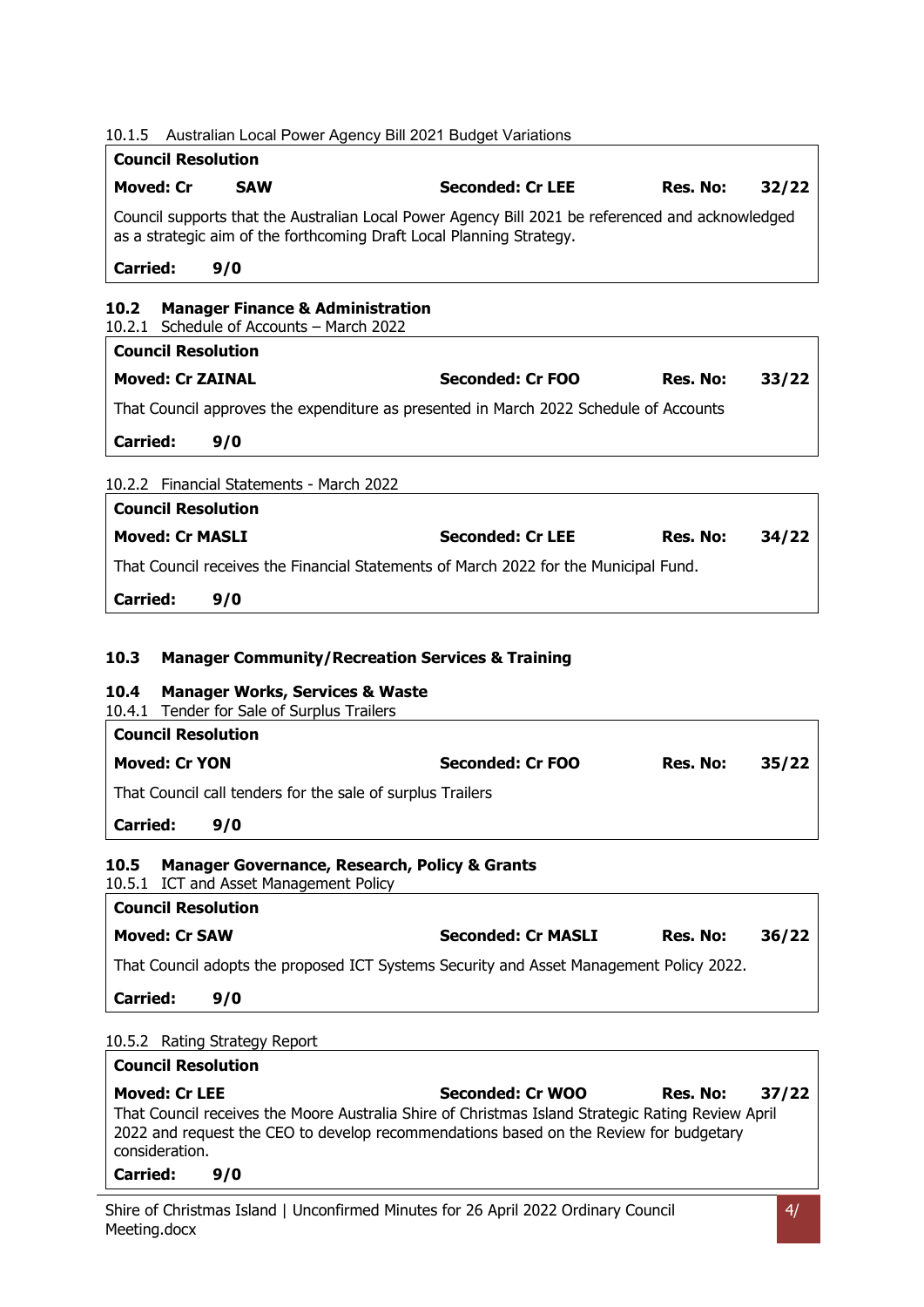10.5.3 Housing Stress Workshop Summary Minutes

#### **Council Resolution**

**Moved: Cr LEE Seconded: Cr WOO Res. No: 38/22** That Council receive the summary minutes of the 30th March 2022 Housing Stress Workshop and Survey Launch. **Carried: 9/0**

#### <span id="page-7-0"></span>**11 ELECTED MEMBERS MOTIONS OF WHICH PREVIOUS NOTICE HAS BEEN GIVEN**

#### <span id="page-7-1"></span>**12 NEW BUSINESS OF AN URGENT NATURE INTRODUCED BY DECISION OF THE MEETING**

12.1 CONSIDERATION OF FREIGHT ISSUE

**Moved: Cr ZAINAL Seconded: Cr LEE Res. No: 39/22**

That the Council receive new business regarding the freight difficulties to Christmas Island.

**Carried: 9/0**

**Council Resolution**

#### 12.2 RESOLUTION ON FREIGHT ISSUE

#### **Council Resolution**

#### **Moved: Cr ZAINAL Seconded: Cr LEE Res. No: 40/22**

The Shire of Christmas Island strongly recommends the Dept. of Infrastructure, Territories, Regional Development and Communications immediately reinstate the weekly freighter services to Christmas Island for the following reasons;

- No air mail received since March. This includes non-delivery of premium express post packages and envelopes.
- Continuous backlog of cargo across all categories
- Lack of confidence in the ability for Postal Votes in the upcoming Federal Election on May  $21<sup>st</sup>$  to be able to be delivered to those on Island who have applied
- Essential medical supplies, such as prescription blood pressure medications, are not making uplift which presents a serious health risk

The Shire of Christmas Island requests a refund of the \$2.50/kg paid for the 'Priority Uplift' service to Islanders as the service was not provided. The Shire notes the constant offload of non-perishable cargo from the fortnightly freight plane even though 'Priority Uplift' was paid for.

The Shire of Christmas Island so requests that the allocation system of cargo be reviewed as a matter of urgency so that a balance of perishable cargo, non-perishable cargo and mail is carried on each freighter.

The Shire of Christmas Island requests that compensation for perishable cargoes lost due to failure of freight forwarder to be able to allocate space on flights be made to Islanders who have suffered loss.

**Carried: 9/0**

#### <span id="page-7-2"></span>**13 BEHIND CLOSED DOORS**